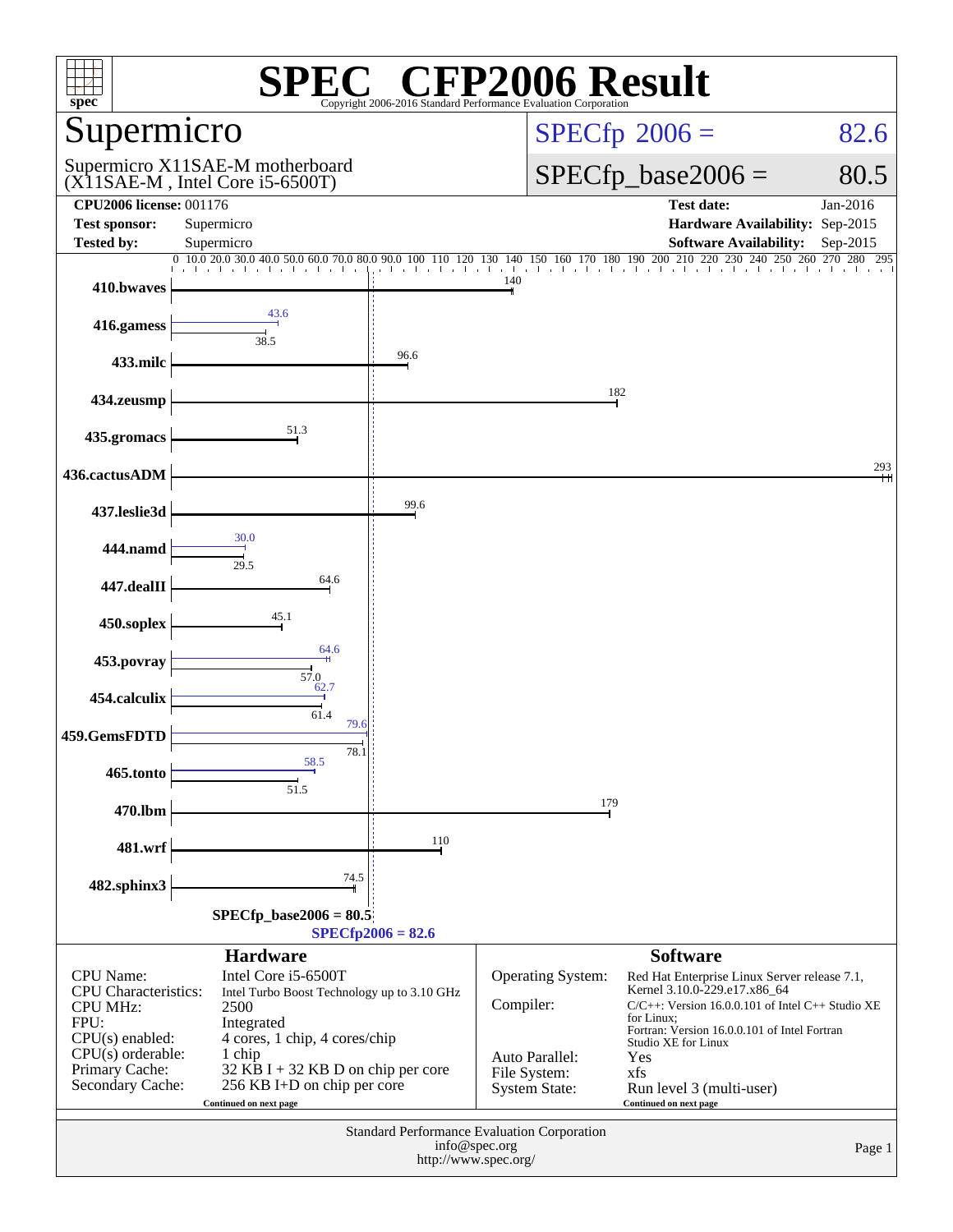

### Supermicro

(X11SAE-M , Intel Core i5-6500T) Supermicro X11SAE-M motherboard

#### $SPECfp2006 = 82.6$  $SPECfp2006 = 82.6$

#### $SPECfp\_base2006 = 80.5$

| <b>CPU2006 license: 001176</b> |                                     |                                 | <b>Test date:</b><br>$Jan-2016$             |  |  |  |
|--------------------------------|-------------------------------------|---------------------------------|---------------------------------------------|--|--|--|
| <b>Test sponsor:</b>           | Supermicro                          | Hardware Availability: Sep-2015 |                                             |  |  |  |
| <b>Tested by:</b>              | Supermicro                          |                                 | <b>Software Availability:</b><br>$Sep-2015$ |  |  |  |
| L3 Cache:                      | $6 \text{ MB I+D}$ on chip per chip | <b>Base Pointers:</b>           | $64$ -bit                                   |  |  |  |
| Other Cache:                   | None                                | Peak Pointers:                  | $32/64$ -bit                                |  |  |  |
| Memory:                        | 16 GB (4 x 4 GB 1Rx8 PC4-2133P-U)   | Other Software:                 | None                                        |  |  |  |
| Disk Subsystem:                | 1 x 400 GB SATA III SSD             |                                 |                                             |  |  |  |
| Other Hardware:                | None                                |                                 |                                             |  |  |  |

**[Results Table](http://www.spec.org/auto/cpu2006/Docs/result-fields.html#ResultsTable)**

| Results Table    |                                                                                                          |       |                |       |                |       |                |              |                |              |                |              |
|------------------|----------------------------------------------------------------------------------------------------------|-------|----------------|-------|----------------|-------|----------------|--------------|----------------|--------------|----------------|--------------|
|                  | <b>Base</b>                                                                                              |       |                |       |                |       | <b>Peak</b>    |              |                |              |                |              |
| <b>Benchmark</b> | <b>Seconds</b>                                                                                           | Ratio | <b>Seconds</b> | Ratio | <b>Seconds</b> | Ratio | <b>Seconds</b> | <b>Ratio</b> | <b>Seconds</b> | <b>Ratio</b> | <b>Seconds</b> | <b>Ratio</b> |
| 410.bwaves       | 97.4                                                                                                     | 140   | 97.3           | 140   | 97.9           | 139   | 97.4           | <b>140</b>   | 97.3           | 140          | 97.9           | 139          |
| 416.gamess       | 509                                                                                                      | 38.4  | 509            | 38.5  | 509            | 38.5  | 449            | 43.6         | 449            | 43.6         | 449            | <b>43.6</b>  |
| $433$ .milc      | 95.0                                                                                                     | 96.6  | 95.0           | 96.7  | 95.0           | 96.6  | 95.0           | 96.6         | 95.0           | 96.7         | 95.0           | 96.6         |
| 434.zeusmp       | 49.9                                                                                                     | 182   | 50.0           | 182   | 49.9           | 182   | 49.9           | 182          | 50.0           | 182          | 49.9           | <u>182</u>   |
| 435.gromacs      | 139                                                                                                      | 51.4  | 139            | 51.3  | 139            | 51.3  | 139            | 51.4         | 139            | 51.3         | <u>139</u>     | 51.3         |
| 436.cactusADM    | 40.6                                                                                                     | 295   | 40.8           | 293   | 41.1           | 291   | 40.6           | 295          | 40.8           | 293          | 41.1           | 291          |
| 437.leslie3d     | 94.4                                                                                                     | 99.6  | 94.5           | 99.5  | 94.4           | 99.6  | 94.4           | 99.6         | 94.5           | 99.5         | 94.4           | 99.6         |
| 444.namd         | 272                                                                                                      | 29.5  | 272            | 29.5  | 274            | 29.2  | 267            | 30.0         | 268            | 30.0         | 268            | 29.9         |
| 447.dealII       | 177                                                                                                      | 64.6  | 177            | 64.6  | 177            | 64.7  | 177            | 64.6         | 177            | 64.6         | 177            | 64.7         |
| $450$ .soplex    | 185                                                                                                      | 45.2  | <b>185</b>     | 45.1  | 185            | 45.0  | 185            | 45.2         | 185            | 45.1         | 185            | 45.0         |
| 453.povray       | 92.9                                                                                                     | 57.2  | 93.5           | 56.9  | 93.3           | 57.0  | 82.4           | 64.6         | 83.8           | 63.5         | 82.2           | 64.7         |
| 454.calculix     | 134                                                                                                      | 61.4  | 134            | 61.4  | 134            | 61.4  | 132            | 62.3         | 132            | 62.7         | 132            | 62.7         |
| 459.GemsFDTD     | 136                                                                                                      | 78.1  | 136            | 78.2  | 136            | 78.1  | 133            | 79.6         | 133            | 79.6         | 133            | 79.7         |
| $465$ .tonto     | 191                                                                                                      | 51.5  | 191            | 51.5  | 191            | 51.5  | 168            | 58.5         | 168            | 58.5         | 168            | 58.4         |
| 470.1bm          | 76.7                                                                                                     | 179   | 76.8           | 179   | 76.7           | 179   | 76.7           | 179          | 76.8           | 179          | 76.7           | <u>179</u>   |
| 481.wrf          | 101                                                                                                      | 110   | 102            | 110   | 102            | 110   | 101            | 110          | 102            | 110          | <u>102</u>     | <u>110</u>   |
| 482.sphinx3      | 260                                                                                                      | 75.1  | 262            | 74.5  | 262            | 74.5  | 260            | 75.1         | 262            | 74.5         | 262            | 74.5         |
|                  | Results appear in the order in which they were run. Bold underlined text indicates a median measurement. |       |                |       |                |       |                |              |                |              |                |              |

#### **[Operating System Notes](http://www.spec.org/auto/cpu2006/Docs/result-fields.html#OperatingSystemNotes)**

Stack size set to unlimited using "ulimit -s unlimited"

#### **[Platform Notes](http://www.spec.org/auto/cpu2006/Docs/result-fields.html#PlatformNotes)**

As tested, the system used a Supermicro CSE-731i-300B chassis. The chassis is configured with 2 PWS-305-PQ redundant power supply, 1 SNK-P0046A4 heatsink, as well as 1 FAN-0108L4 rear cooling fan. Sysinfo program /usr/cpu2006/config/sysinfo.rev6914 \$Rev: 6914 \$ \$Date:: 2014-06-25 #\$ e3fbb8667b5a285932ceab81e28219e1 running on localhost.localdomain Sat Jan 30 13:30:28 2016 This section contains SUT (System Under Test) info as seen by

 some common utilities. To remove or add to this section, see: <http://www.spec.org/cpu2006/Docs/config.html#sysinfo> Continued on next page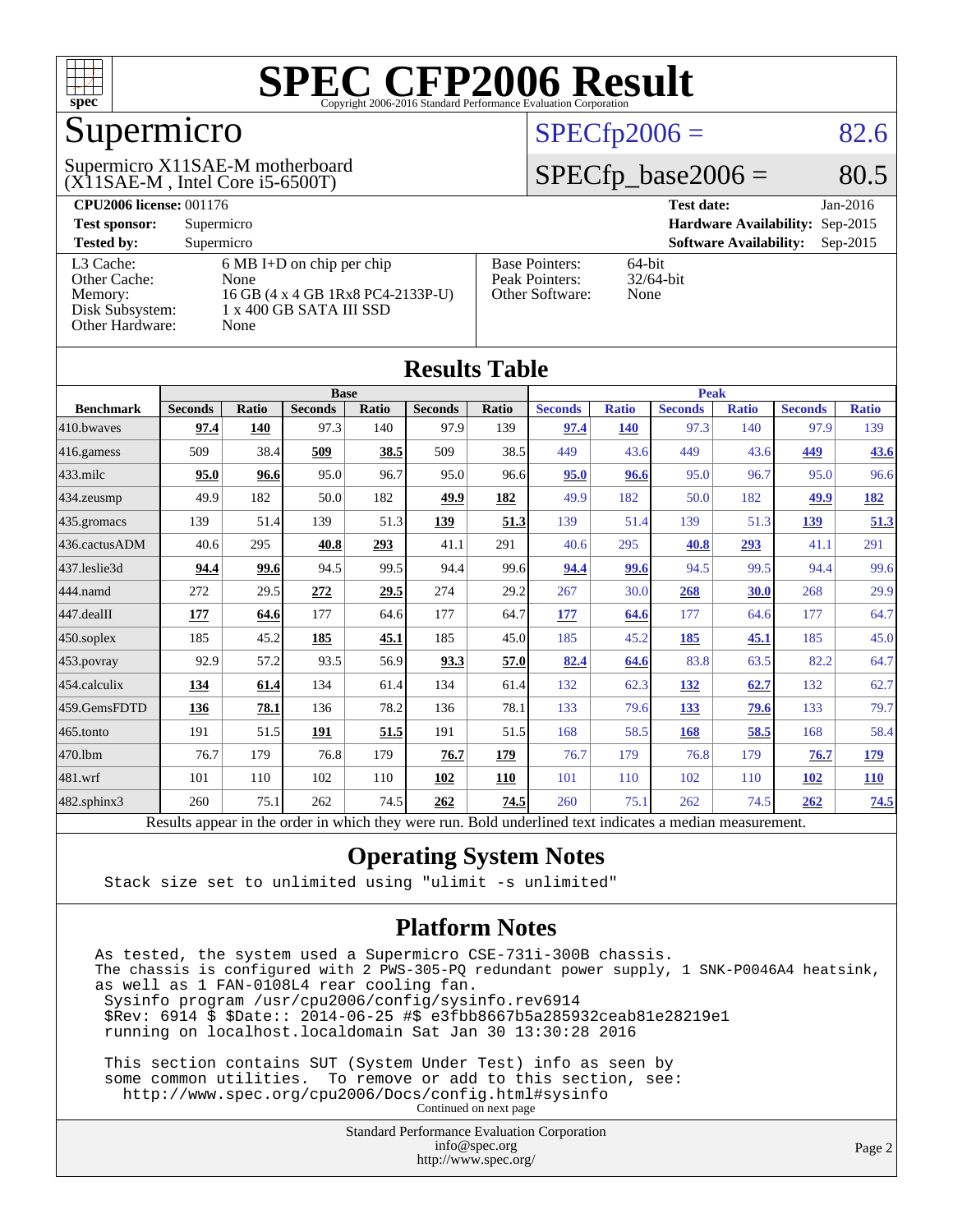

#### Supermicro

 $SPECTp2006 = 82.6$ 

(X11SAE-M , Intel Core i5-6500T) Supermicro X11SAE-M motherboard

 $SPECTp\_base2006 = 80.5$ 

**[CPU2006 license:](http://www.spec.org/auto/cpu2006/Docs/result-fields.html#CPU2006license)** 001176 **[Test date:](http://www.spec.org/auto/cpu2006/Docs/result-fields.html#Testdate)** Jan-2016 **[Test sponsor:](http://www.spec.org/auto/cpu2006/Docs/result-fields.html#Testsponsor)** Supermicro **[Hardware Availability:](http://www.spec.org/auto/cpu2006/Docs/result-fields.html#HardwareAvailability)** Sep-2015 **[Tested by:](http://www.spec.org/auto/cpu2006/Docs/result-fields.html#Testedby)** Supermicro **Supermicro [Software Availability:](http://www.spec.org/auto/cpu2006/Docs/result-fields.html#SoftwareAvailability)** Sep-2015

#### **[Platform Notes \(Continued\)](http://www.spec.org/auto/cpu2006/Docs/result-fields.html#PlatformNotes)**

Standard Performance Evaluation Corporation [info@spec.org](mailto:info@spec.org) From /proc/cpuinfo model name : Intel(R) Core(TM) i5-6500T CPU @ 2.50GHz 1 "physical id"s (chips) 4 "processors" cores, siblings (Caution: counting these is hw and system dependent. The following excerpts from /proc/cpuinfo might not be reliable. Use with caution.) cpu cores : 4 siblings : 4 physical 0: cores 0 1 2 3 cache size : 6144 KB From /proc/meminfo MemTotal: 16039968 kB HugePages\_Total: 0<br>Hugepagesize: 2048 kB Hugepagesize: From /etc/\*release\* /etc/\*version\* os-release: NAME="Red Hat Enterprise Linux Server" VERSION="7.1 (Maipo)" ID="rhel" ID\_LIKE="fedora" VERSION\_ID="7.1" PRETTY\_NAME="Red Hat Enterprise Linux Server 7.1 (Maipo)" ANSI\_COLOR="0;31" CPE\_NAME="cpe:/o:redhat:enterprise\_linux:7.1:GA:server" redhat-release: Red Hat Enterprise Linux Server release 7.1 (Maipo) system-release: Red Hat Enterprise Linux Server release 7.1 (Maipo) system-release-cpe: cpe:/o:redhat:enterprise\_linux:7.1:ga:server uname -a: Linux localhost.localdomain 3.10.0-229.el7.x86\_64 #1 SMP Thu Jan 29 18:37:38 EST 2015 x86 64 x86 64 x86 64 GNU/Linux run-level 3 Jan 29 12:32 SPEC is set to: /usr/cpu2006 Filesystem Type Size Used Avail Use% Mounted on /dev/sda2 xfs 369G 173G 197G 47% / Additional information from dmidecode: Warning: Use caution when you interpret this section. The 'dmidecode' program reads system data which is "intended to allow hardware to be accurately determined", but the intent may not be met, as there are frequent changes to hardware, firmware, and the "DMTF SMBIOS" standard. BIOS American Megatrends Inc. 1.0a 12/21/2015 Memory: 4x Micron 8ATF51264AZ-2G1A2 4 GB 1 rank 2133 MHz Continued on next page

<http://www.spec.org/>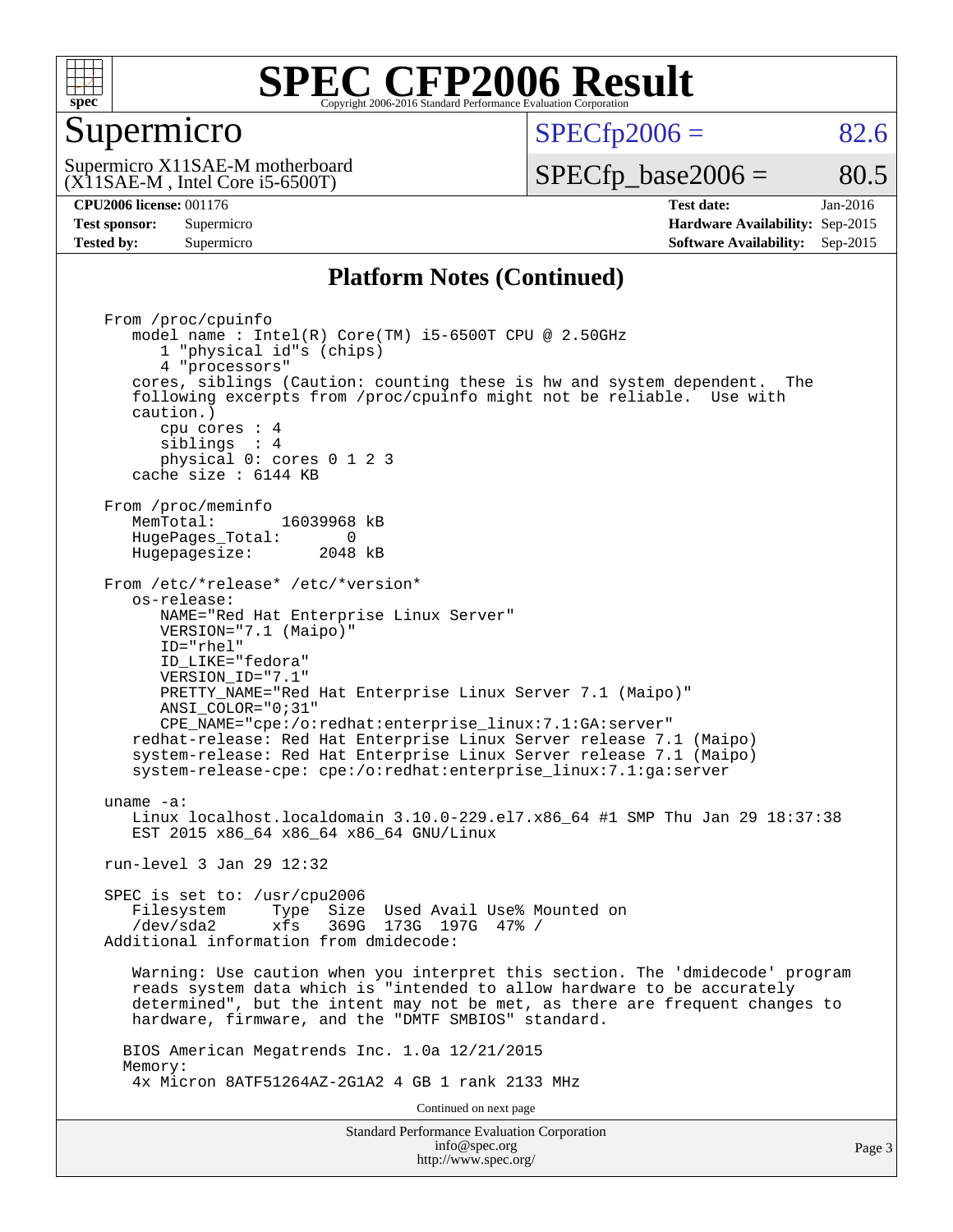

#### Supermicro

 $SPECTp2006 = 82.6$ 

(X11SAE-M , Intel Core i5-6500T) Supermicro X11SAE-M motherboard

**[CPU2006 license:](http://www.spec.org/auto/cpu2006/Docs/result-fields.html#CPU2006license)** 001176 **[Test date:](http://www.spec.org/auto/cpu2006/Docs/result-fields.html#Testdate)** Jan-2016

 $SPECfp\_base2006 = 80.5$ 

**[Test sponsor:](http://www.spec.org/auto/cpu2006/Docs/result-fields.html#Testsponsor)** Supermicro **[Hardware Availability:](http://www.spec.org/auto/cpu2006/Docs/result-fields.html#HardwareAvailability)** Sep-2015 **[Tested by:](http://www.spec.org/auto/cpu2006/Docs/result-fields.html#Testedby)** Supermicro **Supermicro [Software Availability:](http://www.spec.org/auto/cpu2006/Docs/result-fields.html#SoftwareAvailability)** Sep-2015

#### **[Platform Notes \(Continued\)](http://www.spec.org/auto/cpu2006/Docs/result-fields.html#PlatformNotes)**

(End of data from sysinfo program)

#### **[General Notes](http://www.spec.org/auto/cpu2006/Docs/result-fields.html#GeneralNotes)**

Environment variables set by runspec before the start of the run: KMP\_AFFINITY = "granularity=fine,compact,1,0"  $LD$ \_LIBRARY\_PATH = "/usr/cpu2006/libs/32:/usr/cpu2006/libs/64:/usr/cpu2006/sh"  $OMP_NUM_THREADS = "4"$ 

 Binaries compiled on a system with 1x Intel Core i5-4670K CPU + 32GB memory using RedHat EL 7.1 Transparent Huge Pages enabled with: echo always > /sys/kernel/mm/transparent\_hugepage/enabled

#### **[Base Compiler Invocation](http://www.spec.org/auto/cpu2006/Docs/result-fields.html#BaseCompilerInvocation)**

[C benchmarks](http://www.spec.org/auto/cpu2006/Docs/result-fields.html#Cbenchmarks):  $\text{icc}$  -m64

 $C++$  benchmarks:<br>icpc  $-m$ -m64

[Fortran benchmarks](http://www.spec.org/auto/cpu2006/Docs/result-fields.html#Fortranbenchmarks): [ifort -m64](http://www.spec.org/cpu2006/results/res2016q1/cpu2006-20160206-38966.flags.html#user_FCbase_intel_ifort_64bit_ee9d0fb25645d0210d97eb0527dcc06e)

[Benchmarks using both Fortran and C](http://www.spec.org/auto/cpu2006/Docs/result-fields.html#BenchmarksusingbothFortranandC): [icc -m64](http://www.spec.org/cpu2006/results/res2016q1/cpu2006-20160206-38966.flags.html#user_CC_FCbase_intel_icc_64bit_0b7121f5ab7cfabee23d88897260401c) [ifort -m64](http://www.spec.org/cpu2006/results/res2016q1/cpu2006-20160206-38966.flags.html#user_CC_FCbase_intel_ifort_64bit_ee9d0fb25645d0210d97eb0527dcc06e)

#### **[Base Portability Flags](http://www.spec.org/auto/cpu2006/Docs/result-fields.html#BasePortabilityFlags)**

| 410.bwaves: -DSPEC CPU LP64<br>416.gamess: -DSPEC_CPU_LP64<br>433.milc: -DSPEC CPU LP64<br>434.zeusmp: -DSPEC_CPU_LP64<br>435.gromacs: -DSPEC_CPU_LP64 -nofor_main<br>436.cactusADM: -DSPEC CPU LP64 -nofor main<br>437.leslie3d: -DSPEC CPU LP64<br>444.namd: -DSPEC CPU LP64<br>447.dealII: -DSPEC CPU LP64 |                                                                |
|---------------------------------------------------------------------------------------------------------------------------------------------------------------------------------------------------------------------------------------------------------------------------------------------------------------|----------------------------------------------------------------|
| 450.soplex: -DSPEC_CPU_LP64<br>453.povray: -DSPEC_CPU_LP64<br>454.calculix: -DSPEC CPU LP64 -nofor main<br>459.GemsFDTD: -DSPEC CPU LP64<br>465.tonto: - DSPEC CPU LP64<br>470.1bm: - DSPEC CPU LP64                                                                                                          | 481.wrf: -DSPEC CPU_LP64 -DSPEC_CPU_CASE_FLAG -DSPEC_CPU_LINUX |

Continued on next page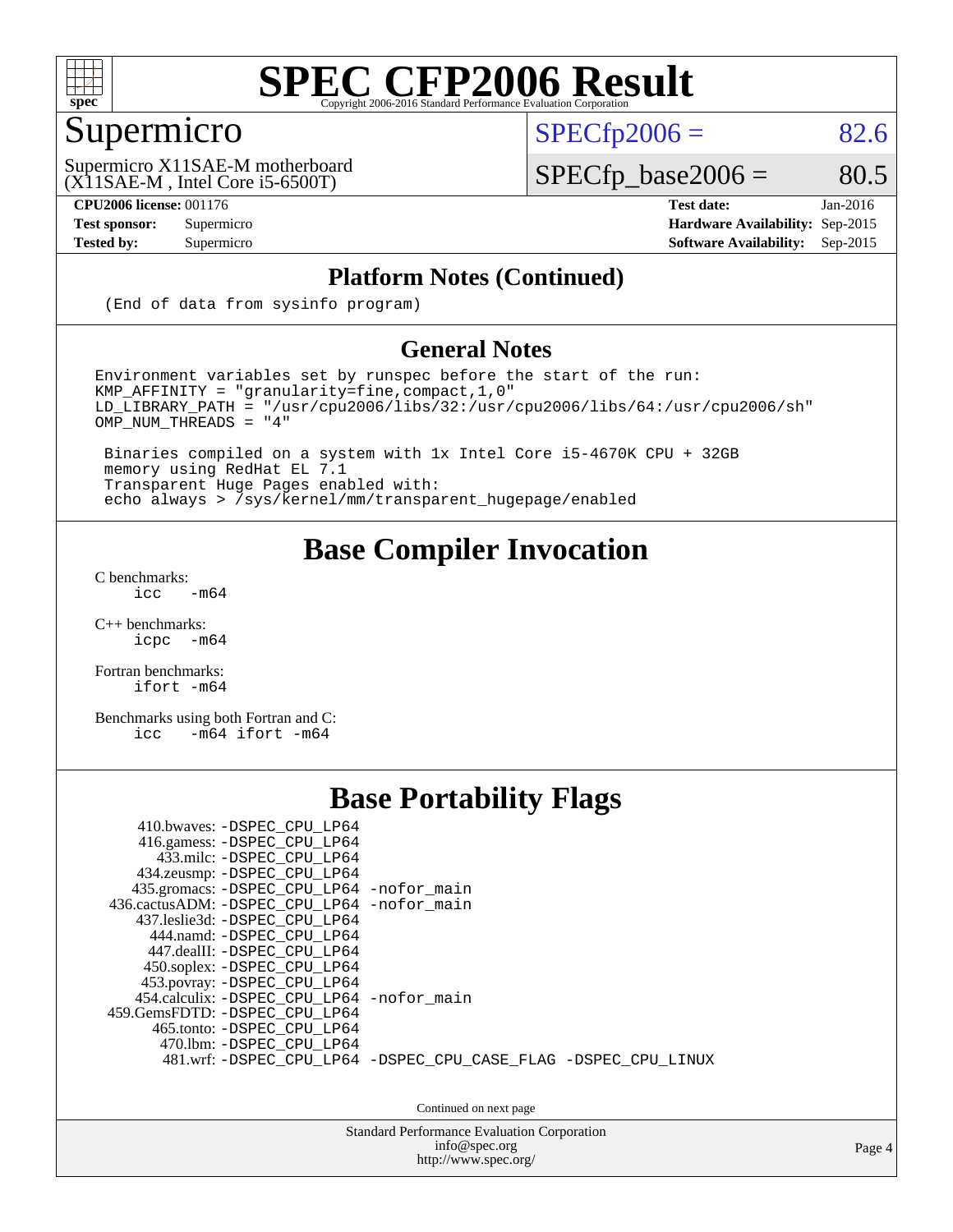

#### Supermicro

 $SPECTp2006 = 82.6$ 

(X11SAE-M , Intel Core i5-6500T) Supermicro X11SAE-M motherboard  $SPECTp\_base2006 = 80.5$ 

**[CPU2006 license:](http://www.spec.org/auto/cpu2006/Docs/result-fields.html#CPU2006license)** 001176 **[Test date:](http://www.spec.org/auto/cpu2006/Docs/result-fields.html#Testdate)** Jan-2016 **[Test sponsor:](http://www.spec.org/auto/cpu2006/Docs/result-fields.html#Testsponsor)** Supermicro **[Hardware Availability:](http://www.spec.org/auto/cpu2006/Docs/result-fields.html#HardwareAvailability)** Sep-2015 **[Tested by:](http://www.spec.org/auto/cpu2006/Docs/result-fields.html#Testedby)** Supermicro **Supermicro [Software Availability:](http://www.spec.org/auto/cpu2006/Docs/result-fields.html#SoftwareAvailability)** Sep-2015

### **[Base Portability Flags \(Continued\)](http://www.spec.org/auto/cpu2006/Docs/result-fields.html#BasePortabilityFlags)**

482.sphinx3: [-DSPEC\\_CPU\\_LP64](http://www.spec.org/cpu2006/results/res2016q1/cpu2006-20160206-38966.flags.html#suite_basePORTABILITY482_sphinx3_DSPEC_CPU_LP64)

#### **[Base Optimization Flags](http://www.spec.org/auto/cpu2006/Docs/result-fields.html#BaseOptimizationFlags)**

[C benchmarks](http://www.spec.org/auto/cpu2006/Docs/result-fields.html#Cbenchmarks): [-xCORE-AVX2](http://www.spec.org/cpu2006/results/res2016q1/cpu2006-20160206-38966.flags.html#user_CCbase_f-xAVX2_5f5fc0cbe2c9f62c816d3e45806c70d7) [-ipo](http://www.spec.org/cpu2006/results/res2016q1/cpu2006-20160206-38966.flags.html#user_CCbase_f-ipo) [-O3](http://www.spec.org/cpu2006/results/res2016q1/cpu2006-20160206-38966.flags.html#user_CCbase_f-O3) [-no-prec-div](http://www.spec.org/cpu2006/results/res2016q1/cpu2006-20160206-38966.flags.html#user_CCbase_f-no-prec-div) [-parallel](http://www.spec.org/cpu2006/results/res2016q1/cpu2006-20160206-38966.flags.html#user_CCbase_f-parallel) [-opt-prefetch](http://www.spec.org/cpu2006/results/res2016q1/cpu2006-20160206-38966.flags.html#user_CCbase_f-opt-prefetch) [-ansi-alias](http://www.spec.org/cpu2006/results/res2016q1/cpu2006-20160206-38966.flags.html#user_CCbase_f-ansi-alias)

[C++ benchmarks:](http://www.spec.org/auto/cpu2006/Docs/result-fields.html#CXXbenchmarks)

[-xCORE-AVX2](http://www.spec.org/cpu2006/results/res2016q1/cpu2006-20160206-38966.flags.html#user_CXXbase_f-xAVX2_5f5fc0cbe2c9f62c816d3e45806c70d7) [-ipo](http://www.spec.org/cpu2006/results/res2016q1/cpu2006-20160206-38966.flags.html#user_CXXbase_f-ipo) [-O3](http://www.spec.org/cpu2006/results/res2016q1/cpu2006-20160206-38966.flags.html#user_CXXbase_f-O3) [-no-prec-div](http://www.spec.org/cpu2006/results/res2016q1/cpu2006-20160206-38966.flags.html#user_CXXbase_f-no-prec-div) [-opt-prefetch](http://www.spec.org/cpu2006/results/res2016q1/cpu2006-20160206-38966.flags.html#user_CXXbase_f-opt-prefetch) [-ansi-alias](http://www.spec.org/cpu2006/results/res2016q1/cpu2006-20160206-38966.flags.html#user_CXXbase_f-ansi-alias)

[Fortran benchmarks](http://www.spec.org/auto/cpu2006/Docs/result-fields.html#Fortranbenchmarks): [-xCORE-AVX2](http://www.spec.org/cpu2006/results/res2016q1/cpu2006-20160206-38966.flags.html#user_FCbase_f-xAVX2_5f5fc0cbe2c9f62c816d3e45806c70d7) [-ipo](http://www.spec.org/cpu2006/results/res2016q1/cpu2006-20160206-38966.flags.html#user_FCbase_f-ipo) [-O3](http://www.spec.org/cpu2006/results/res2016q1/cpu2006-20160206-38966.flags.html#user_FCbase_f-O3) [-no-prec-div](http://www.spec.org/cpu2006/results/res2016q1/cpu2006-20160206-38966.flags.html#user_FCbase_f-no-prec-div) [-parallel](http://www.spec.org/cpu2006/results/res2016q1/cpu2006-20160206-38966.flags.html#user_FCbase_f-parallel) [-opt-prefetch](http://www.spec.org/cpu2006/results/res2016q1/cpu2006-20160206-38966.flags.html#user_FCbase_f-opt-prefetch)

[Benchmarks using both Fortran and C](http://www.spec.org/auto/cpu2006/Docs/result-fields.html#BenchmarksusingbothFortranandC): [-xCORE-AVX2](http://www.spec.org/cpu2006/results/res2016q1/cpu2006-20160206-38966.flags.html#user_CC_FCbase_f-xAVX2_5f5fc0cbe2c9f62c816d3e45806c70d7) [-ipo](http://www.spec.org/cpu2006/results/res2016q1/cpu2006-20160206-38966.flags.html#user_CC_FCbase_f-ipo) [-O3](http://www.spec.org/cpu2006/results/res2016q1/cpu2006-20160206-38966.flags.html#user_CC_FCbase_f-O3) [-no-prec-div](http://www.spec.org/cpu2006/results/res2016q1/cpu2006-20160206-38966.flags.html#user_CC_FCbase_f-no-prec-div) [-parallel](http://www.spec.org/cpu2006/results/res2016q1/cpu2006-20160206-38966.flags.html#user_CC_FCbase_f-parallel) [-opt-prefetch](http://www.spec.org/cpu2006/results/res2016q1/cpu2006-20160206-38966.flags.html#user_CC_FCbase_f-opt-prefetch) [-ansi-alias](http://www.spec.org/cpu2006/results/res2016q1/cpu2006-20160206-38966.flags.html#user_CC_FCbase_f-ansi-alias)

#### **[Peak Compiler Invocation](http://www.spec.org/auto/cpu2006/Docs/result-fields.html#PeakCompilerInvocation)**

[C benchmarks](http://www.spec.org/auto/cpu2006/Docs/result-fields.html#Cbenchmarks):  $-m64$ 

[C++ benchmarks:](http://www.spec.org/auto/cpu2006/Docs/result-fields.html#CXXbenchmarks) [icpc -m64](http://www.spec.org/cpu2006/results/res2016q1/cpu2006-20160206-38966.flags.html#user_CXXpeak_intel_icpc_64bit_bedb90c1146cab66620883ef4f41a67e)

[Fortran benchmarks](http://www.spec.org/auto/cpu2006/Docs/result-fields.html#Fortranbenchmarks): [ifort -m64](http://www.spec.org/cpu2006/results/res2016q1/cpu2006-20160206-38966.flags.html#user_FCpeak_intel_ifort_64bit_ee9d0fb25645d0210d97eb0527dcc06e)

```
Benchmarks using both Fortran and C: 
icc -m64 ifort -m64
```
#### **[Peak Portability Flags](http://www.spec.org/auto/cpu2006/Docs/result-fields.html#PeakPortabilityFlags)**

Same as Base Portability Flags

### **[Peak Optimization Flags](http://www.spec.org/auto/cpu2006/Docs/result-fields.html#PeakOptimizationFlags)**

[C benchmarks](http://www.spec.org/auto/cpu2006/Docs/result-fields.html#Cbenchmarks):

433.milc: basepeak = yes

Continued on next page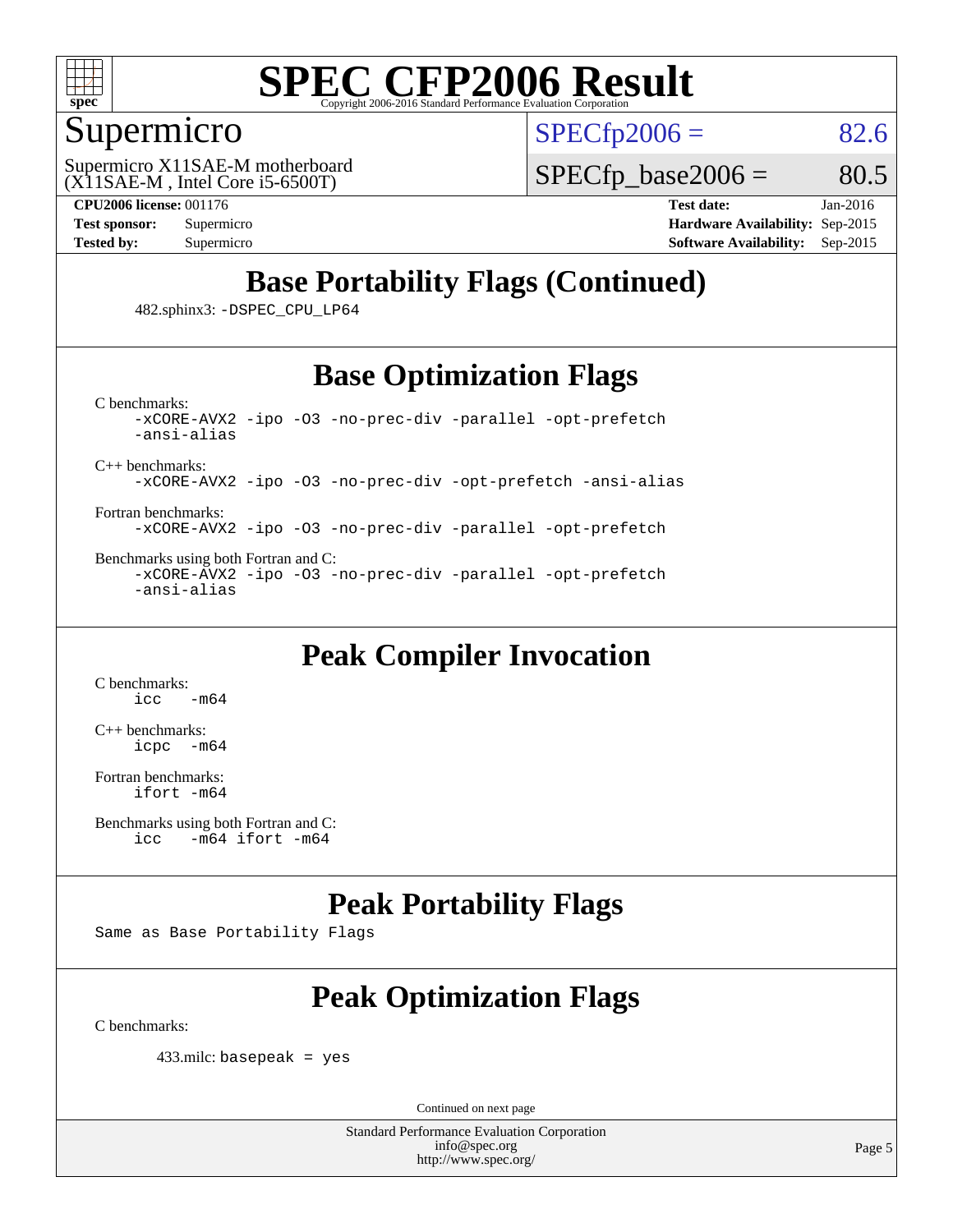

Supermicro

 $SPECTp2006 = 82.6$ 

(X11SAE-M , Intel Core i5-6500T) Supermicro X11SAE-M motherboard  $SPECTp\_base2006 = 80.5$ 

**[CPU2006 license:](http://www.spec.org/auto/cpu2006/Docs/result-fields.html#CPU2006license)** 001176 **[Test date:](http://www.spec.org/auto/cpu2006/Docs/result-fields.html#Testdate)** Jan-2016 **[Test sponsor:](http://www.spec.org/auto/cpu2006/Docs/result-fields.html#Testsponsor)** Supermicro **[Hardware Availability:](http://www.spec.org/auto/cpu2006/Docs/result-fields.html#HardwareAvailability)** Sep-2015 **[Tested by:](http://www.spec.org/auto/cpu2006/Docs/result-fields.html#Testedby)** Supermicro **[Software Availability:](http://www.spec.org/auto/cpu2006/Docs/result-fields.html#SoftwareAvailability)** Sep-2015

### **[Peak Optimization Flags \(Continued\)](http://www.spec.org/auto/cpu2006/Docs/result-fields.html#PeakOptimizationFlags)**

 $470$ .lbm: basepeak = yes 482.sphinx3: basepeak = yes [C++ benchmarks:](http://www.spec.org/auto/cpu2006/Docs/result-fields.html#CXXbenchmarks) 444.namd: [-xCORE-AVX2](http://www.spec.org/cpu2006/results/res2016q1/cpu2006-20160206-38966.flags.html#user_peakPASS2_CXXFLAGSPASS2_LDFLAGS444_namd_f-xAVX2_5f5fc0cbe2c9f62c816d3e45806c70d7)(pass 2) [-prof-gen:threadsafe](http://www.spec.org/cpu2006/results/res2016q1/cpu2006-20160206-38966.flags.html#user_peakPASS1_CXXFLAGSPASS1_LDFLAGS444_namd_prof_gen_21a26eb79f378b550acd7bec9fe4467a)(pass 1)  $-i\text{po}(pass 2) -\overline{0}3(pass 2) -no-prec-div(pass 2)$  $-i\text{po}(pass 2) -\overline{0}3(pass 2) -no-prec-div(pass 2)$  $-i\text{po}(pass 2) -\overline{0}3(pass 2) -no-prec-div(pass 2)$ [-par-num-threads=1](http://www.spec.org/cpu2006/results/res2016q1/cpu2006-20160206-38966.flags.html#user_peakPASS1_CXXFLAGSPASS1_LDFLAGS444_namd_par_num_threads_786a6ff141b4e9e90432e998842df6c2)(pass 1) [-prof-use](http://www.spec.org/cpu2006/results/res2016q1/cpu2006-20160206-38966.flags.html#user_peakPASS2_CXXFLAGSPASS2_LDFLAGS444_namd_prof_use_bccf7792157ff70d64e32fe3e1250b55)(pass 2) [-fno-alias](http://www.spec.org/cpu2006/results/res2016q1/cpu2006-20160206-38966.flags.html#user_peakCXXOPTIMIZEOPTIMIZE444_namd_f-no-alias_694e77f6c5a51e658e82ccff53a9e63a) [-auto-ilp32](http://www.spec.org/cpu2006/results/res2016q1/cpu2006-20160206-38966.flags.html#user_peakCXXOPTIMIZE444_namd_f-auto-ilp32)  $447$ .dealII: basepeak = yes 450.soplex: basepeak = yes 453.povray: [-xCORE-AVX2](http://www.spec.org/cpu2006/results/res2016q1/cpu2006-20160206-38966.flags.html#user_peakPASS2_CXXFLAGSPASS2_LDFLAGS453_povray_f-xAVX2_5f5fc0cbe2c9f62c816d3e45806c70d7)(pass 2) [-prof-gen:threadsafe](http://www.spec.org/cpu2006/results/res2016q1/cpu2006-20160206-38966.flags.html#user_peakPASS1_CXXFLAGSPASS1_LDFLAGS453_povray_prof_gen_21a26eb79f378b550acd7bec9fe4467a)(pass 1)  $-ipo(pass 2)$  $-ipo(pass 2)$   $-03(pass 2)$   $-no-prec-div(pass 2)$  $-no-prec-div(pass 2)$ [-par-num-threads=1](http://www.spec.org/cpu2006/results/res2016q1/cpu2006-20160206-38966.flags.html#user_peakPASS1_CXXFLAGSPASS1_LDFLAGS453_povray_par_num_threads_786a6ff141b4e9e90432e998842df6c2)(pass 1) [-prof-use](http://www.spec.org/cpu2006/results/res2016q1/cpu2006-20160206-38966.flags.html#user_peakPASS2_CXXFLAGSPASS2_LDFLAGS453_povray_prof_use_bccf7792157ff70d64e32fe3e1250b55)(pass 2) [-unroll4](http://www.spec.org/cpu2006/results/res2016q1/cpu2006-20160206-38966.flags.html#user_peakCXXOPTIMIZE453_povray_f-unroll_4e5e4ed65b7fd20bdcd365bec371b81f) [-ansi-alias](http://www.spec.org/cpu2006/results/res2016q1/cpu2006-20160206-38966.flags.html#user_peakCXXOPTIMIZE453_povray_f-ansi-alias) [Fortran benchmarks](http://www.spec.org/auto/cpu2006/Docs/result-fields.html#Fortranbenchmarks):  $410.bwaves: basepeak = yes$  416.gamess: [-xCORE-AVX2](http://www.spec.org/cpu2006/results/res2016q1/cpu2006-20160206-38966.flags.html#user_peakPASS2_FFLAGSPASS2_LDFLAGS416_gamess_f-xAVX2_5f5fc0cbe2c9f62c816d3e45806c70d7)(pass 2) [-prof-gen:threadsafe](http://www.spec.org/cpu2006/results/res2016q1/cpu2006-20160206-38966.flags.html#user_peakPASS1_FFLAGSPASS1_LDFLAGS416_gamess_prof_gen_21a26eb79f378b550acd7bec9fe4467a)(pass 1)  $-i\text{po}(pass 2)$   $-\tilde{O}3(pass 2)$   $-no-prec-div(pass 2)$  $-no-prec-div(pass 2)$ [-par-num-threads=1](http://www.spec.org/cpu2006/results/res2016q1/cpu2006-20160206-38966.flags.html#user_peakPASS1_FFLAGSPASS1_LDFLAGS416_gamess_par_num_threads_786a6ff141b4e9e90432e998842df6c2)(pass 1) [-prof-use](http://www.spec.org/cpu2006/results/res2016q1/cpu2006-20160206-38966.flags.html#user_peakPASS2_FFLAGSPASS2_LDFLAGS416_gamess_prof_use_bccf7792157ff70d64e32fe3e1250b55)(pass 2) [-unroll2](http://www.spec.org/cpu2006/results/res2016q1/cpu2006-20160206-38966.flags.html#user_peakOPTIMIZE416_gamess_f-unroll_784dae83bebfb236979b41d2422d7ec2) [-inline-level=0](http://www.spec.org/cpu2006/results/res2016q1/cpu2006-20160206-38966.flags.html#user_peakOPTIMIZE416_gamess_f-inline-level_318d07a09274ad25e8d15dbfaa68ba50) [-scalar-rep-](http://www.spec.org/cpu2006/results/res2016q1/cpu2006-20160206-38966.flags.html#user_peakOPTIMIZE416_gamess_f-disablescalarrep_abbcad04450fb118e4809c81d83c8a1d) 434.zeusmp: basepeak = yes 437.leslie3d: basepeak = yes 459.GemsFDTD: [-xCORE-AVX2](http://www.spec.org/cpu2006/results/res2016q1/cpu2006-20160206-38966.flags.html#user_peakPASS2_FFLAGSPASS2_LDFLAGS459_GemsFDTD_f-xAVX2_5f5fc0cbe2c9f62c816d3e45806c70d7)(pass 2) [-prof-gen:threadsafe](http://www.spec.org/cpu2006/results/res2016q1/cpu2006-20160206-38966.flags.html#user_peakPASS1_FFLAGSPASS1_LDFLAGS459_GemsFDTD_prof_gen_21a26eb79f378b550acd7bec9fe4467a)(pass 1)  $-i\text{po}(pass 2) -\overline{0}3(pass 2) -no-prec-div(pass 2)$  $-i\text{po}(pass 2) -\overline{0}3(pass 2) -no-prec-div(pass 2)$  $-i\text{po}(pass 2) -\overline{0}3(pass 2) -no-prec-div(pass 2)$ [-par-num-threads=1](http://www.spec.org/cpu2006/results/res2016q1/cpu2006-20160206-38966.flags.html#user_peakPASS1_FFLAGSPASS1_LDFLAGS459_GemsFDTD_par_num_threads_786a6ff141b4e9e90432e998842df6c2)(pass 1) [-prof-use](http://www.spec.org/cpu2006/results/res2016q1/cpu2006-20160206-38966.flags.html#user_peakPASS2_FFLAGSPASS2_LDFLAGS459_GemsFDTD_prof_use_bccf7792157ff70d64e32fe3e1250b55)(pass 2) [-unroll2](http://www.spec.org/cpu2006/results/res2016q1/cpu2006-20160206-38966.flags.html#user_peakOPTIMIZE459_GemsFDTD_f-unroll_784dae83bebfb236979b41d2422d7ec2) [-inline-level=0](http://www.spec.org/cpu2006/results/res2016q1/cpu2006-20160206-38966.flags.html#user_peakOPTIMIZE459_GemsFDTD_f-inline-level_318d07a09274ad25e8d15dbfaa68ba50) [-opt-prefetch](http://www.spec.org/cpu2006/results/res2016q1/cpu2006-20160206-38966.flags.html#user_peakOPTIMIZE459_GemsFDTD_f-opt-prefetch) [-parallel](http://www.spec.org/cpu2006/results/res2016q1/cpu2006-20160206-38966.flags.html#user_peakOPTIMIZE459_GemsFDTD_f-parallel) 465.tonto: [-xCORE-AVX2](http://www.spec.org/cpu2006/results/res2016q1/cpu2006-20160206-38966.flags.html#user_peakPASS2_FFLAGSPASS2_LDFLAGS465_tonto_f-xAVX2_5f5fc0cbe2c9f62c816d3e45806c70d7)(pass 2) [-prof-gen:threadsafe](http://www.spec.org/cpu2006/results/res2016q1/cpu2006-20160206-38966.flags.html#user_peakPASS1_FFLAGSPASS1_LDFLAGS465_tonto_prof_gen_21a26eb79f378b550acd7bec9fe4467a)(pass 1)  $-i\text{po}(pass 2) -\overline{O}3(pass 2)$  [-no-prec-div](http://www.spec.org/cpu2006/results/res2016q1/cpu2006-20160206-38966.flags.html#user_peakPASS2_FFLAGSPASS2_LDFLAGS465_tonto_f-no-prec-div)(pass 2) [-par-num-threads=1](http://www.spec.org/cpu2006/results/res2016q1/cpu2006-20160206-38966.flags.html#user_peakPASS1_FFLAGSPASS1_LDFLAGS465_tonto_par_num_threads_786a6ff141b4e9e90432e998842df6c2)(pass 1) [-prof-use](http://www.spec.org/cpu2006/results/res2016q1/cpu2006-20160206-38966.flags.html#user_peakPASS2_FFLAGSPASS2_LDFLAGS465_tonto_prof_use_bccf7792157ff70d64e32fe3e1250b55)(pass 2) [-inline-calloc](http://www.spec.org/cpu2006/results/res2016q1/cpu2006-20160206-38966.flags.html#user_peakOPTIMIZE465_tonto_f-inline-calloc) [-opt-malloc-options=3](http://www.spec.org/cpu2006/results/res2016q1/cpu2006-20160206-38966.flags.html#user_peakOPTIMIZE465_tonto_f-opt-malloc-options_13ab9b803cf986b4ee62f0a5998c2238) [-auto](http://www.spec.org/cpu2006/results/res2016q1/cpu2006-20160206-38966.flags.html#user_peakOPTIMIZE465_tonto_f-auto) [-unroll4](http://www.spec.org/cpu2006/results/res2016q1/cpu2006-20160206-38966.flags.html#user_peakOPTIMIZE465_tonto_f-unroll_4e5e4ed65b7fd20bdcd365bec371b81f) [Benchmarks using both Fortran and C](http://www.spec.org/auto/cpu2006/Docs/result-fields.html#BenchmarksusingbothFortranandC): 435.gromacs: basepeak = yes 436.cactusADM: basepeak = yes Continued on next page